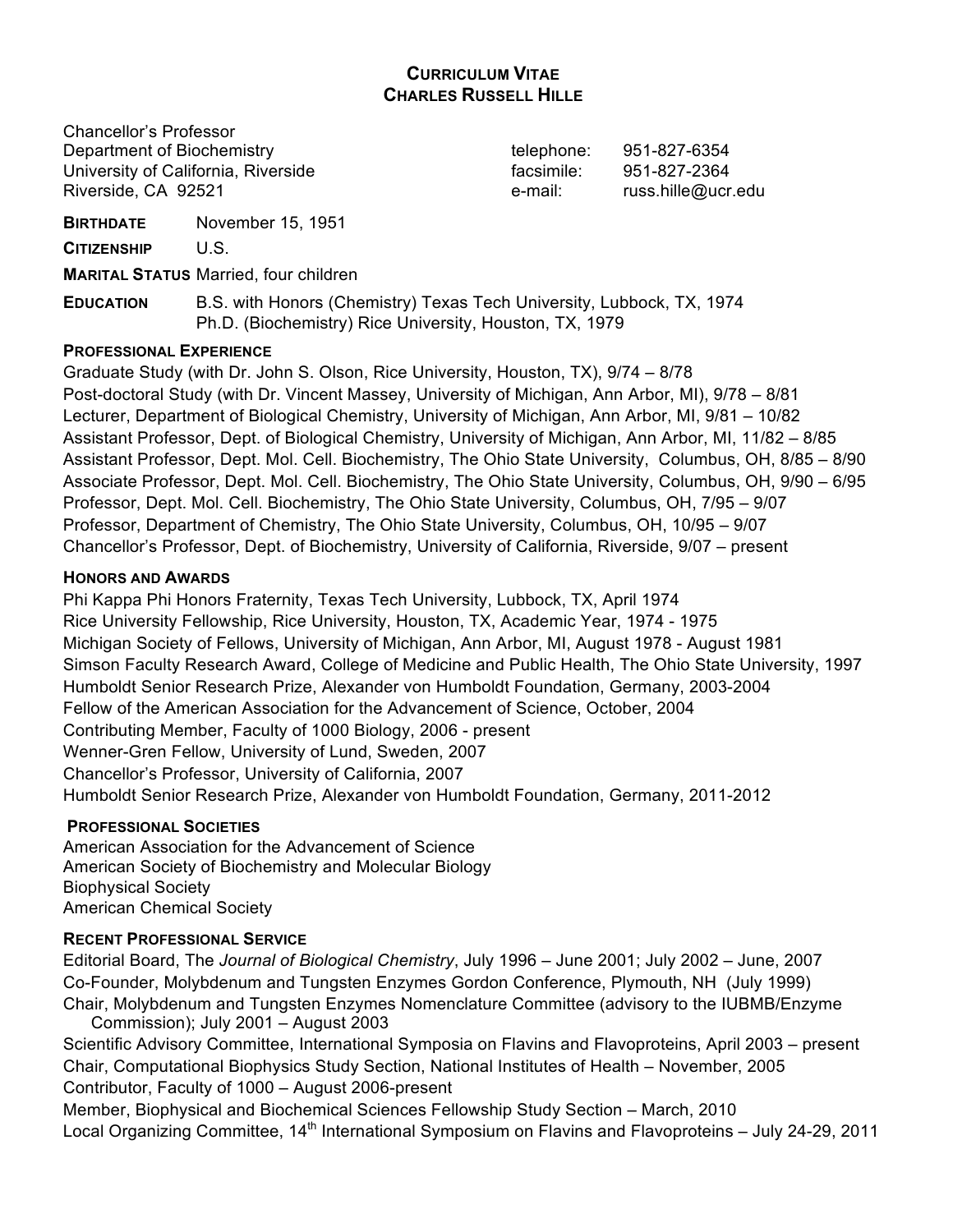### **RECENT UNIVERSITY SERVICE/ADMINISTRATION**

Chair, Department of Biochemistry, University of California, Riverside, August, 2007 – November, 2010 Member, Search Committee for CNAS Dean, UC Riverside, 2008

Member, Search Committee for Dean of the Medical School, UC Riverside, 2009

Chair, Structural Biology Search Committee, Department of Biochemistry – 2010/2011 Academic Year

#### **RESEARCH INTERESTS**

Structure/function relationships in redox-active enzymes; Inorganic biochemistry, particularly involving molybdenum; Spectroscopy of redox-active proteins; Biological electron transfer

### **ACTIVE GRANT SUPPORT**

Department of Energy "Structure, Function and Reactivity of CO Dehydrogenase from *Oligotropha carboxidovorans*" (R. HIlle, PI) \$480,000 TDC, 7/1/13 – 6/30/16

### **PEER-REVIEWED JOURNAL ARTICLES SINCE 2000**

- 90. Hemann, C.F., Ilich, P., & Hille, R. (2003) Molecular vibrations of solvated lumazines. *Ab initio* reaction field calculations and experiment. *J. Phys. Chem.* **107**, 2139-2155.
- 91. Wei, C.-C., Wang, Z.-Q., Arvai, A.S., Hemann, C., Hille, R., Getzoff, E.D., & Stuehr, D.J. (2003) Structure of tetrahydrobiopterin tunes its electron transfer to the heme-dioxy intermediate in nitric oxide synthase. *Biochemistry* **42**, 1969-1977.
- 92. Lu, X., Nikolic, D., Mitchell, D.J., van Breemen, R.B., Mersfelder, J.A., Hille, R., & Silverman, R.B. (2003) A Mechanism for Substrate-Induced Formation of 6-Hydroxyflavin Mononucleotide Catalyzed by C30A Trimethylamine Dehydrogenase. *Bioorg. Med. Chem. Lett.* **13**, 4129-4132.
- 93. Wei, C.-C., Wang, Z.Q., Hemann, C.F., Hille, R., & Stuehr, D.J. (2003) A tetrahydrobiopterin radical forms and then becomes reduced during N-omega-hydroxyarginine oxidation by nitric oxide synthase. *J. Biol. Chem.* **278**, 46668-46673.
- 94. Hoke, K., Cobb, N., Armstrong, F.A., & Hille, R. (2004) Electrochemical studies of arsenite oxidase: an example of a highly cooperative two-electron molybdenum center. *Biochemistry* **43**, 1667-1674.
- 95. Choi, E.-Y., Stockert, A.L., Leimkühler, S., and Hille, R. (2004) Studies on the mechanism of action of xanthine oxidase. *J. Inorg. Biochem.* **98**, 841-848.
- 96. Okamoto, K., Matsumoto, K., Hille, R., Eger, B.T., Pai, E.F., & Nishino, T. (2004) The crystal structure of xanthine oxidoreductase during catalysis: implications for reaction mechanism and enzyme inhibition. (2004) *Proc. Natl. Acad. Sci. USA*. **101**, 7931-7936.
- 97. Leimkühler, S., Stockert, A.L., Igarashi, K., Nishino, T., & Hille, R. (2004) The role of active site glutamate residues in catalysis of *Rhodobacter capsulatus* xanthine dehydrogenase. *J. Biol. Chem.* **279**, 40437-40444.
- 98. Xiong, L., Seibert, M., Gusev, A.V., Wasielewski, M.R., Hemann, C., Hille, R., & Sayre, R.T. (2004) Substitution of a chlorophyll into the inactive branch pheophytin-binding site impairs charge separation in photosystem II. *J. Phys. Chem. B.* **108**, 16904-16911.
- 99. Hemann, C.F., Ilich, I., Stockert, A.L., Choi, E.-Y., & Hille, R. (2005) Resonance Raman studies of xanthine oxidase: the reduced enzyme•product complex with violapterin. *J. Phys. Chem. B.* **109**, 3023- 3031.
- 100. Wei, C.C., Wang, Z.Q., Durra, D., Hemann, C., Hille, R., Garcin, E.D., Getzoff, E.D., and Stuehr, D.J. (2005) The three nitric-oxide synthases differ in their kinetics of tetrahydrobiopterin radical formation, heme-dioxy reduction and arginine hydroxylation. *J. Biol. Chem.* **280**, 8929-8935.
- 101. Cobb, N., Conrads, T., & Hille, R. (2005) The reaction of reduced dimethylsulfoxide reductase with dimethylsulfoxide. *J. Biol. Chem.* **280**, 11007-11017.
- 102. Doonan, C.J., Stockert, A.L., Hille, R., & George, G.N. (2005) Nature of the catalytically labile oxygen in the active site of xanthine oxidase. *J. Am. Chem. Soc.* **127**, 4518-4522.
- 103. Shi, W., Mersfelder, J., & Hille, R. (2005) The interaction of trimethylamine dehydrogenase with electron- transferring flavoprotein. *J. Biol. Chem.* **<sup>280</sup>**, 20239-20246.
- 104. Anderson, R.F., Hille, R., Shinde, S. and Cecchini, G. (2005) Electron transfer with succinate:ubiquinone oxidoreductase (SQR) of *Escherichia coli*. *J. Biol. Chem.* **280**, 33331-33337.
- 105. Astashkin, A.V., Hood, B.L., Feng, C., Hille, R., Mendel, R.R., Raitsimring, A.M., & Enemark, J.H. (2005) Studies of the Mo(V) forms of sulfite oxidase from *Arabidopsis thaliana* by pulsed EPR. *Biochemistry* **44**, 13274-13281.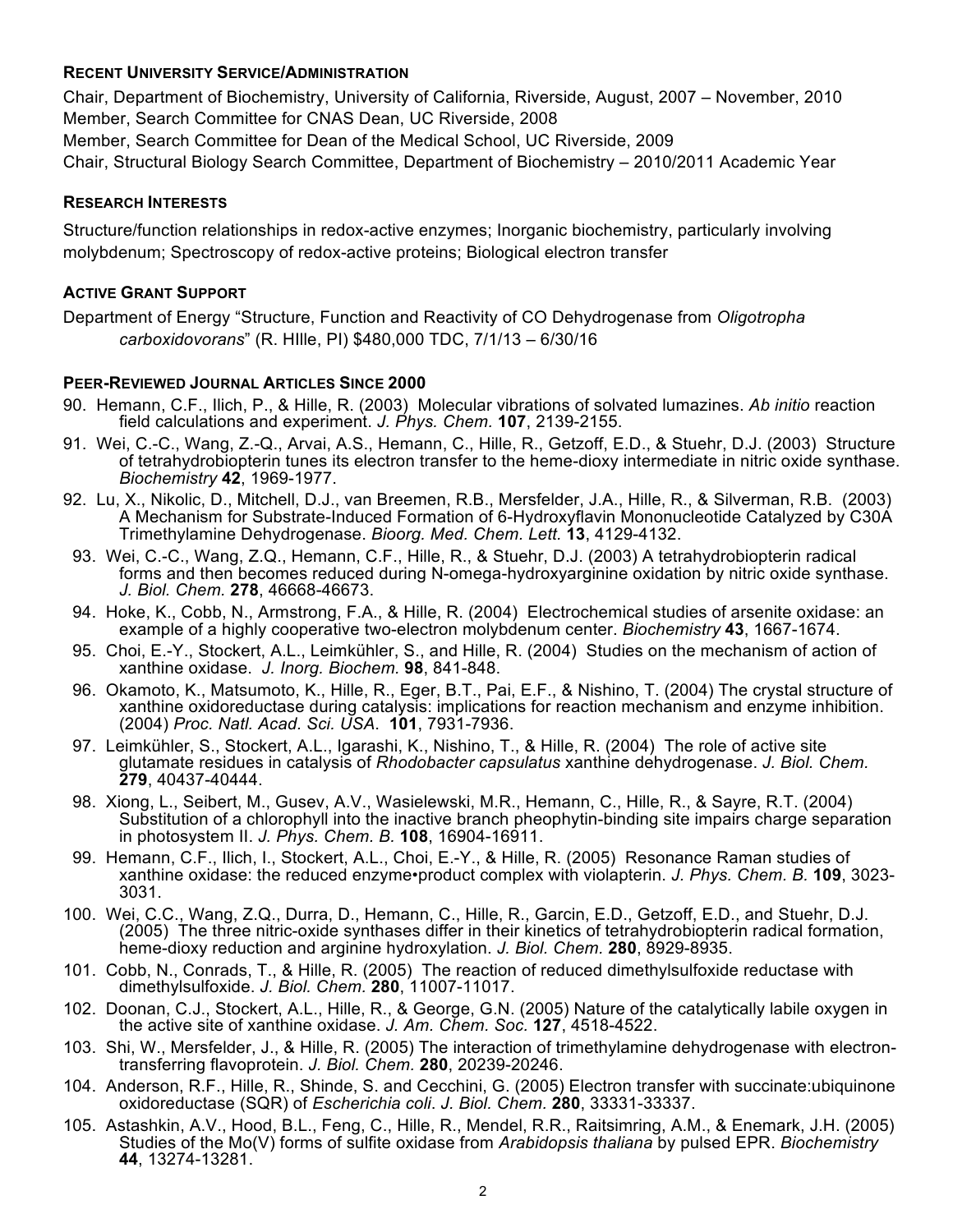- 106. Stuehr, D.J., Wei, C.C., Wang, Z.Q., and Hille, R. (2005) Exploring the redox reactions between heme and tetrahydrobiopterin in the nitric oxide synthases. *Dalton Trans*. **21**, 3427-3435.
- 107. Hemann, C.F., Hood, B.L., Fulton, M., Hänsch, R., Mendel, R.R., Kirk, M.L., & Hille, R. (2005) Spectroscopic and kinetic properties of sulfite oxidase from *Arabidopsis thaliana*: nature of the redoxactive orbital and electronic structure contributions to catalysis *J. Am. Chem. Soc.* **127**, 16567-16577.
- 108. Pei, P., Horan, M.P., Hille, R., Hemann, C.F., Schwendoeman, S.P., & Mallery, S.R. (2006) Reduced nonprotein thiols inhibit activation and function of MMP-9. Implications for chemoprevention. *Free Rad. 447Biol. Med.* **41**, 1315-1324.
- 109. Kundu, T.K., Hille, R., Velayutham, M., & Zweier, J.L. (2007) Characterization of superoxide production from aldehyde oxidase: an important source of oxidants in biological tissues. *Arch. Biochem. Biophys.* **460**, 113-121.
- 110. Pauff, J.M., Hemann, C.F., Leimkühler, S., and Hille, R. (2007) The role of arginine 310 in catalysis and substrate specificity in xanthine dehydrogenase from *Rhodobacter capsulatus*. *J. Biol. Chem* **282**, 12785-12790.
- 111. Astashkin, A.V., Johnson-Winters ,K., Klein, E.L., Byrne, R.S., Hille, R., Raitsimring, A.M. & Enemark, J.H. (2007) Direct demonstration of the presence of coordinated sulfate in the reaction of *Arabidopsis thaliana* sulfite oxidase using 33S-labeling and ESEEM spectroscopy. *J. Am. Chem. Soc.* **129**, 14800- 14810.
- 112. Erzurum, S.C., Ghosh, S., Janocha, A.J., Xu, W., Bauer, S., Bryan, N.S., Tejero, J., Hemann, C., Hille, R., Stuehr, D.J., Geelisch, M., & Beall, C.M. (2007) Higher blood flow and circulating nitric oxide products offset high-altitude hypoxia among Tibetans. *Proc. Natl. Acad. Sci. USA* **104**, 17593-17598.
- 113. Cobb, N., Hemann, C.F., Polsinelli, G., Ridge, J.P., McEwan, A.G., & Hille, R. (2007) Spectroscopic and kinetic studies of Y114F and W116F mutants of DMSO reductase from *Rhodobacter capsulatus*. *J. Biol. Chem.,* **282**, 35519-35529.
- 114. Pauff, J.M., Zhang, J., Bell, C.E., & Hille, R. (2008) Substrate orientation in xanthine oxidase. The crystal structure of an intermediate in reaction with 2-hydroxy-6-methylpurine. *J. Biol. Chem*. **283**, 4818-4824.
- 115. Wei, C.-C., Wang, Z.-Q., Tejero, J., Yang, Y.-P., Hemann, C., Hille, R., & Stuehr, D.J. (2008) Catalytic Reduction of a Tetrahydrobiopterin Radical Within Nitric Oxide Synthase. *J. Biol. Chem*. **283**, 11734- 11742.
- 116. Ilagan, R.P., Tiso, M., Konas, D.W., Hemann, C., Hille, R., & Stuehr, D.J. (2008) Differences in a conformational equilibrium distinguish catalysis bu the endothelial and neuronal nitric-oxide synthase flavoproteins. *J. Biol. Chem.* **283**, 19603-19615.
- 117. Pauff, J.M., Cao, H., & Hille, R. (2009) Substrate orientation at the molybdenum center of xanthine oxidase: crystal structures of complexes with xanthine and lumazine, *J. Biol. Chem.* **284**, 8751 - 8758.
- 118. Pauff, J.M. & Hille R. (2009) Inhibition studies of xanthine oxidase by luteolin, silibinin, quercitin and curcumin. *J. Med. Chem.* **72**, 725-731.
- 119. Wagener, N., Pierik, A., Ibdah, A, Hille, R. & Dobbek, H. (2009) The Mo-Se active site of nicotinate dehydrogenase. *Proc. Natl. Acad. Sci. USA*, **106**, 11055-11060.
- 120. Alzate, O., Hemann, C., Hille, R., & Dean, D.H. (2009) Ser 170 in the *Bacillus thuringiensis* Cry1Ab δendotoxin becomes anchored in the hydrophobic moiety upon protein insertion into *Manduca sexta*  brush border membrane vescicles. *BMC Biochemistry* **10**, #25*.* DOI 10.1186/1471-2091-10-25
- 121. Spiegelhauer, O., Dickert, F., Mende, S., Niks, D., Hille, R., Ullmann, G.M., & Dobbek, H. (2009) Kinetic characterization of xenobiotic reductase A from *Pseudomonas putida* 86, *Biochemistry* **48**, 11412- 11420.
- 122. Byrne, R.S., Hänsch, R., Mendel, R.R. & Hille, R. (2009) Demonstration of superoxide production by *Arabidopsis thaliana* sulfite oxidase. Insights into the oxidative half-reaction. *J. Biol. Chem.* **284**, 35479-35484.
- 123. Zhang, B., Hemann, C.F., & Hille, R. (2010) Kinetic and spectroscopic studies of the molybdenumcopper CO dehydrogenase from *Oligotropha carboxidovorans*. *J. Biol. Chem*., **285**, 12571-12578.
- 124. Duval, S., Santini, J.M., Nitschke, W., Hille, R., & Schoepp-Cothenet, B. (2010) The small AroB subunit of arsenite oxidase: Lessons on the [2Fe-2S] Rieske protein superfamily. *J. Biol. Chem*. **285**, 20442- 20451.
- 125. Cao, H., Pauff, J.M., & Hille, R. (2010) Substrate orientation and catalytic specificity of xanthine oxidase: strictly ordered hydroxylation steps from hypoxanthine to uric acid., *J. Biol. Chem.* **285**, 28044-28053.
- 126. Wahl, B., Reichmann, D., Niks, D., Biester, H., Krompholz, N., Havemeyer, A., Clement, B., Meßerschmidt, T., Rothkegel, M., Hille, R., Mendel, R.R., & Bittner, F. (2010) Biochemical and spectroscopic characerization of the human mitochondrial amidoxime-reducing components hmARC-1 and hmARC-2 suggests the existence of a new molybdenum enzyme family in eukaryotes. *J. Biol. Chem.* **285**, 37847-37859.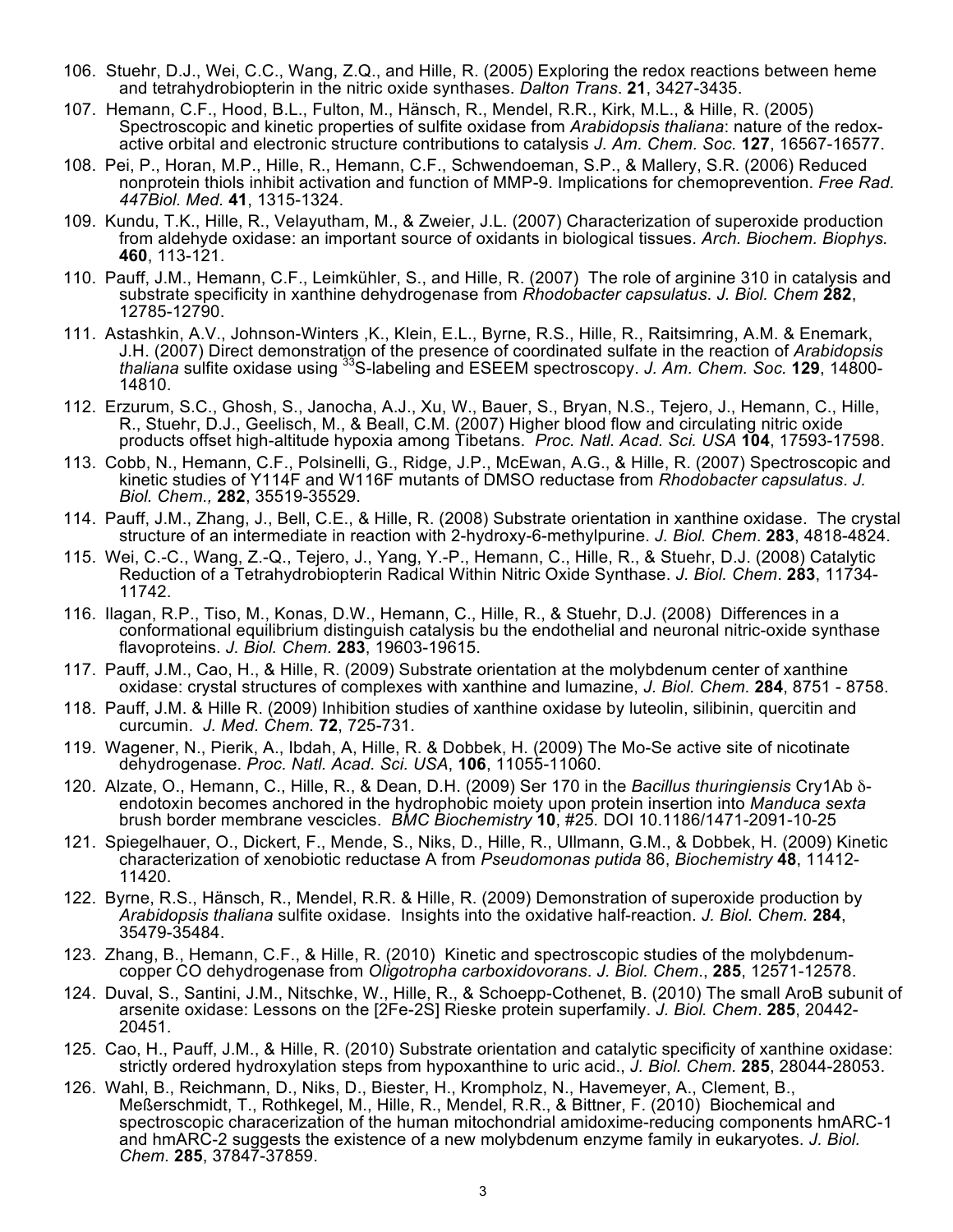- 127. Shanmugam, M., Zhang, B., McNaughton, R.L., Kinney, A., Hille, R. & Hoffman, B.M. (2010) The structure of formaldehyde-inhibited xanthine oxidase determined by 35 GHz <sup>2</sup>H ENDOR spectroscopy. *J. Am. Chem. Soc.* **132**, 14015-14017.
- 128. Tejero, J., Biswas, A., Haque, M.M., Wang, Z.-Q., Hemann, C., Varnado, C.L., Novince, Z., Hille, R., Goodwin, D.C. & Stuehr, D.J. (2011) Mesoheme-substitution reveals how heme electronic properties can influence the kinetic and catalytic parameters of neuronal NO synthase. *Biochem. J.* **433**, 163-174.
- 129. Service, R.J., Yano, J., McConnell, I., Hwang, H.J., Niks, D., Hille, R., Wydrzynski, T., Burnap, R.L., Hillier, W., & Debus, R.J. (2011) Participation of glutamate-354 of the CP43 in the ligation of Mn and the binding of substrate water in photosystem II. *Biochemistry* **50**, 63-81.
- 130. Havelius, K.G.V., Reschke, S., Horn, S., Döring, A., Niks, D., Hille, R., Schulzke, C., Leimkühler, S., & Haumann, M. (2011) The structure of the molybdenum site of YedY, a sulfite oxidase homologue from *Escherichia coli*. *Inorg. Chem.* **50**, 741-748.
- 131. Wilcoxen, J., Zhang, B. & Hille, R. (2011) The oxidative half-reaction of the molybdenum-copper CO dehydrogenase from *Oligotropha carboxidovorans*. *Biochemistry* **50**, 1910-1916.
- 132. Mtei, R., Lyashenko, G., Stein, B., Rubie, N., Hille, R. and Kirk, M.L. (2011) Spectroscopic and electronic structure studies of a DMSO reductase catalytic intermediate: implications for electron and atom transfer reactivity. *J. Am. Chem. Soc.* **133**, 9762-9774.
- 133. Cao, H., Hall, J. & Hille, R. (2011) X-ray crystal structure of arsenite-inhibited xanthine oxidase: µ-sulfido µ-oxo double bridge between molybdenum and arsenic in the active site. *J. Am. Chem. Soc.* **133**, 12414-12417.
- 134. Wilcoxen, J., Snider, S., & Hille, R. (2011) Substitution of silver for copper in the binuclear Mo/Cu cluster of CO dehydrogenase leads to partial retention of catalytic power. *J. Am. Chem. Soc.*, **133**, 12934- 12936.
- 135. Lambeck, I.C., Fischer-Schrader, K., Niks, D., Roeper, J., Chi, J.-C., Hille, R. & Schwarz, G. (2012) The mechanism of inhibition of *Arabidopsis thailana* nitrate reductase by 14-3-3 protein. *J. Biol. Chem.* **287***,* 4562-4571.
- 136. Pushie, M.J., Cotelesage, J.J.H., Lyashenko, G., Hille, R. & George, G.N. X-ray absorption spectroscopy of a quantitatively Mo(V) dimethyl sulfoxide reductase species. *Inorg. Chem.*, in press.

### **REVIEW ARTICLES SINCE 2003**

- 19. Hille, R. (2003) Plants have SOX the structure of sulfite oxidase from *Arabidopsis thaliana*. *Structure*, **11**, 1189-1190.
- 20. Hille, R. (2005) Molybdenum-containing hydroxylases. *Arch. Biochem. Biophys.* **433**, 107-116.
- 21. Hille R. (2006) Structure and function of xanthine oxidoreductase. *Eur. J. Inorg. Chem.* **10**, 1913-1926.
- 22. Hille, R. (2009) Are Metal-Carbon Bonds Formed in Molybdenum-Containing Enzymes? in *Metal Ions in the Life Sciences*, vol 6. (A. Sigel, H. Sigel and R.K.O. Sigel, eds.) RSC Publishing, Cambridge, UK, pp. 395-416.
- 23. Hille, R. (2010) EPR studies of xanthine oxidoreductase and other molybdenum-containing hydroxylases Ch. 5. in *Biological Magnetic Resonance* vol. 29, Metals in Biology: Applications of High-Resolution EPR to Metalloenzymes. (G. Hanson and L. Berliner, Jr., eds.) Springer, Berlin, pp. 91-121.
- 24. Hille, R. (2011) Arsenite oxidase: molecular, biological and environmental aspects. in *Handbook of Metalloproteins* Vols 4&5 (A. Messerschmidt, ed.), John Wiley & Sons, Ltd, Chichester, UK, pp. 533-540.
- 25. R. Hille & R.R. Mendel (2011) An overview of molybdenum in biology. *Coord. Chem. Rev.* **255**, 991-992.
- 26. Hille, R., Nishino, T., and Bittner, F. (2011) Eukaryotic molybdenum enzymes. *Coord. Chem. Rev.* **255**, 1179-1205.
- 27. Hille, R. (2012) The molybdenum-containing hydroxylases and related enzymes. In *Molybdenum: Its Biological and Coordination Chemistry* (A. Holder and W.E. Newton, eds.) Academic Press, in press.
- 28. Hille, R. (2013) The molybdenum oxotransferases and related enzymes. *Dalton Trans.* **42**, 3029-3042.
- 29. Dubois, D., Ragsdale, S.J., Rauchfuss, T., Hille, R., Fujita, E., Bercaw, J., Seefeldt, L., Reek, J.N.H., Appel, A., Kerfeld, C.A.and Dupuis, M. (2013)  $CO<sub>2</sub>$  Reduction: Comparing Natural and Synthetic Systems. *Chem. Rev*., in press.

#### **PEER-REVIEWED BOOK CHAPTERS AND SYMPOSIUM PROCEEDINGS SINCE 2000**

- 25. Mersfelder, J., Shi, W. and Hille, R. (2005) A linear free energy study of trimethylamine dehydrogenase. in *Flavins and Flavoproteins* (T. Nishino, R. Miura, M. Tanokura, K. Fukui eds.) ArchiTect, Inc., Tokyo, pp. 287-292.
- 26. Anderson, R.F., Hille, R., Shinde, S., and Cecchini, G. (2005) Electron transfer in succinate dehydrogenase. in *Flavins and Flavoproteins* (T. Nishino, R. Miura, M. Tanokura, K. Fukui eds.) ArchiTect, Inc., Tokyo, pp. 401-406.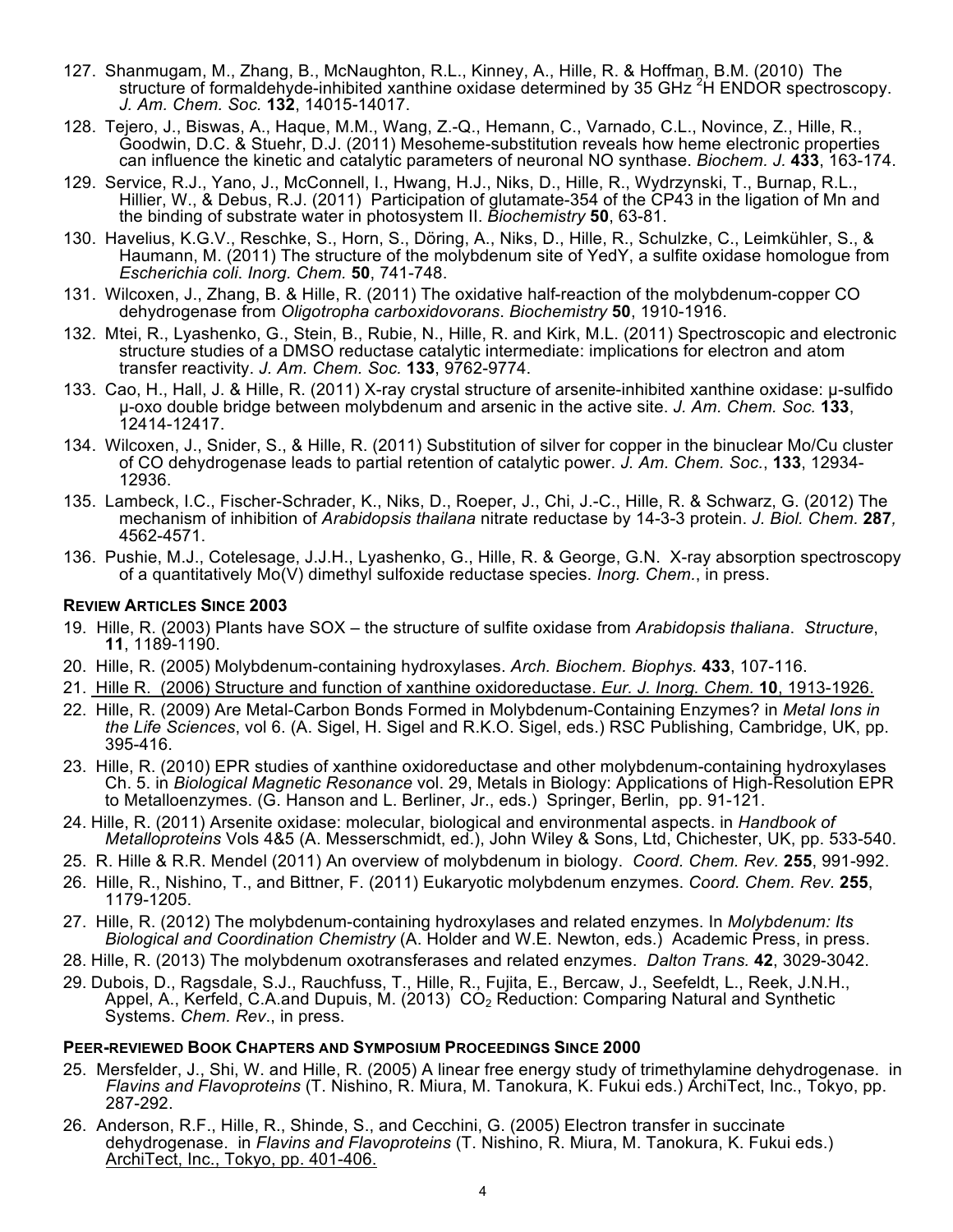- 27. Cao, H., Pauff, J.M., & Hille, R. (2010) Substrate Binding and Orientation in Xanthine Oxidase. *Indian J. Chem.* **50A**, 355-362.
- 28. Hillle, R. (2012) Xanthine oxidase and related enzymes. In *Encyclopedia of Metalloproteins* (R.R. Kretsinger, V.N. Uversky and E.A. Permyakov, eds.), Springer Press, in press.
- 29. Hille R. (2012) Pyranopterins. In *Encyclopedia of Biophysics* (V. Davidson, ed.), Springer Press, in press.
- 30. Wilcoxen, J., Zhang, B., & Hille, R. (2012) The oxidative half-reaction of CO dehydrogenase from *Oligotropha carboxidovorans*. In *Flavins and Flavoproteins* (S. Miller, R. Hille, and B. Palfey, eds.) University of California Press, Oakland, CA, in press.
- 31. Niks, D., Spiegelhauer, O., Dobbek, H. & Hille, R. (2012) Characterization of the 2-oxoquinoline monooxygenase reductase component from *P. putida* 86. In *Flavins and Flavoproteins* (S. Miller, R. Hille, and B. Palfey, eds.) University of California Press, Oakland, CA, in press.
- 32. Hille, R., Wilcoxen, J., Zhang, B., and Snider, S. (2012) Kinetic and EPR studies of CO dehydrogenase from *Oligotropha carboxidovorans*. In *Flavins and Flavoproteins* (S. Miller, R. Hille, and B. Palfey, eds.) University of California Press, Oakland, CA, in press.
- 33. Hall, J., Cao, H. & Hille, R. (2012) Cofactor insertion into members of the xanthine oxidase family of molybdenum- and flavin-containing enzymes. In *Flavins and Flavoproteins* (S. Miller, R. Hille, and B. Palfey, eds.) University of California Press, Oakland, CA, in press.
- 34. Anderson, R.F., Shinde, S.S., Maklashina, E., Rajagukguk, S, Hille, R., & Cecchini, G. (2012) Single electron transfers within the flavoprotein succinate:ubiquinone oixdoreductase (Complex II). In *Flavins and Flavoproteins* (S. Miller, R. Hille, and B. Palfey, eds.) University of California Press, Oakland, CA, in press.
- 35. Hille, R. The assimilatory nitrate reductases. In *Handbook of Flavoproteins*, vol 2 (R. Hille, S.M. Miller and B. Palfeys, eds), Walter de Gruyter, Berlin, in press.

### **Editorships**

- "Molybdenum in Living Systems" *Coord. Chem. Rev.* **255** (R.R. Mendel and R. Hille, Guest Editors for Vol. 255), ACS Press, New York, 2011.
- *Flavins and Flavoproteins: Proceedings of the 17th International Symposium on Flavins and Flavoproteins* (S.M. Miller, R. Hille and B. Palfey, eds.), in press.
- *Handbook of Flavoproteins*, Vols. I and II (R. Hille, S.M. Miller and B. Palfey, eds.) Walter de Gruyter, Berlin, in press.

### **Invited Talks at National and International Meetings (since 2003)**

Midwest Metals Meeting, Washington University, St. Louis – May, 2003 Molybdenum and Tungsten Enzymes Gordon Conference, Meriden, NH – July, 2003  $11<sup>th</sup>$  International Conference on Bioinorganic Chemistry, Cairns, Australia – July, 2003 7th European Symposium on Bioinorganic Chemistry, Garmisch-Partenkirschen, Germany – August, 2004 Molybdenum and Tungsten Enzymes Gordon Conference, Oxford, UK – July, 2005 Metals in Biology Gordon Conference, Ventura, CA – January, 2006 Curti Symposium on Flavins and Flavoproteins, University of Milan, Italy – October, 2006 FLAK Symposium, Brosarp, Sweden – June, 2007 Molybdenum and Tungsten Enzymes Gordon Conference, New London, NH – July, 2007 2<sup>nd</sup> Intl Conference on Vitamins, Coenzymes and Biofactors, University of Georgia – October, 2008 Molybdenum and Tungsten Enzyme Gordon Conference, Il Ciocco, Italy – July, 2009 Symposium on Advances in Biological Inorganic Chemistry, TIFR, Mumbai, India – November, 2009 Second International Symposium on Enzymes and Biocatalysis, Dalian, China – April, 2011 (Keynote Lecture) Second International Symposium on Enzymes and Biocatalysis, Dalian, China – April, 2011 (Session Lecture) 17<sup>th</sup> International Symposium on Flavins and Flavoproteins, Berkeley, CA – July, 2011 Molybdenum and Tungsten Enzyme Conference, Edmonton, Alberta – August, 2011 DFG "Prosthetic Groups: Transport and Insertion" Meeting, Burg Warberg, Germany – September, 2011 US Department of Energy  $CO<sub>2</sub>$  Reduction Workshop, Annapolis, MD – October, 2011 Metal Hydrides in Biology Workshop, University of Oxford, UK – March, 2012 Trends in Enzymology 2012, Göttingen, Germany – June, 2012 Iron-Sulfur Enzymes Gordon Conference, Mount Holyoke College, MA – June, 2012 C1 Metabolism Gordon Conference, Bates College, NH – August, 2012